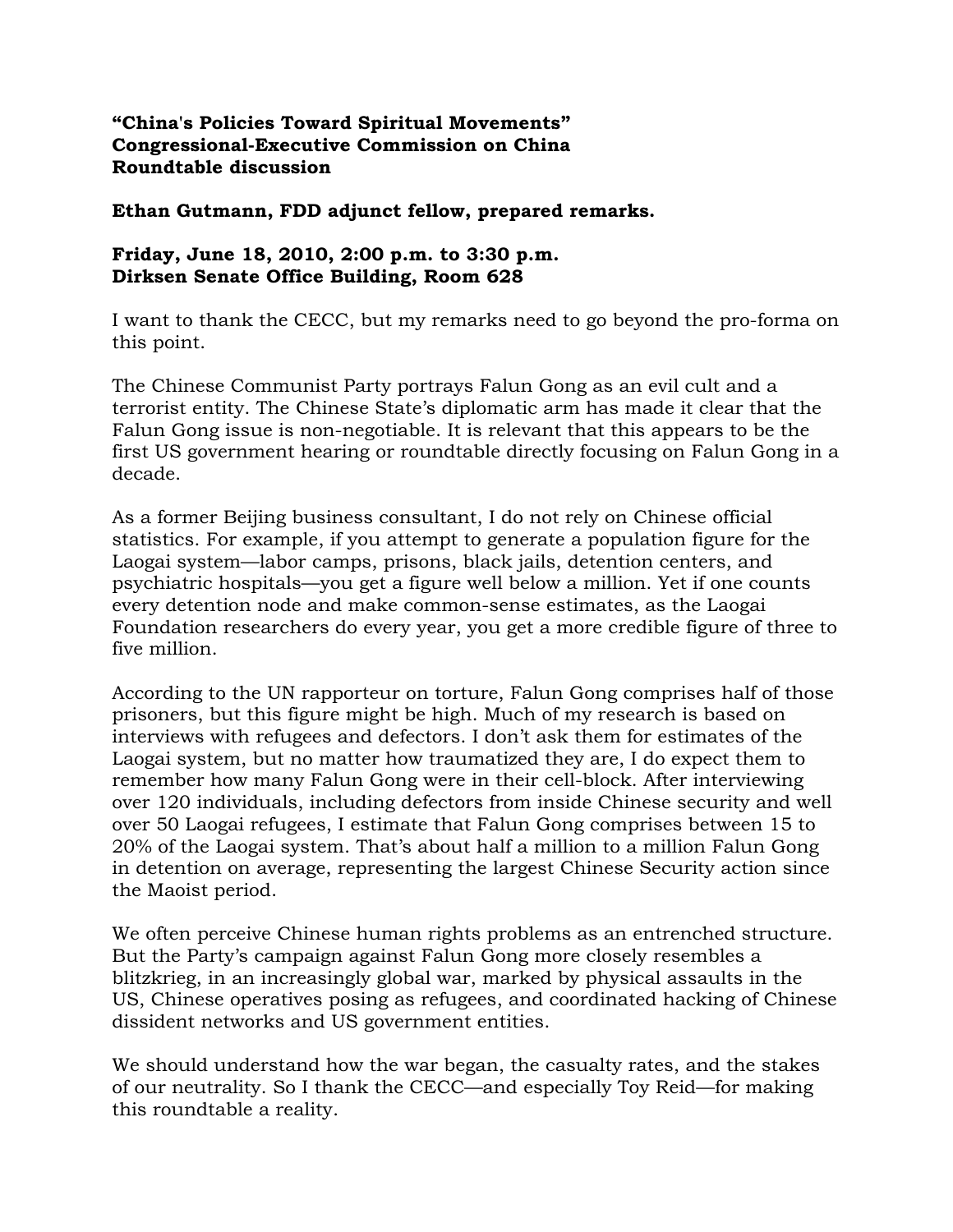I was in Beijing on July 20, 1999, when the official crackdown began and sound-trucks flooded the streets. Western reporters flooded the zone, but with little cooperation from either the Party or Falun Gong, journalists had trouble simply penciling in the first question of any news report: What is Falun Gong?

Falun Gong, simply put, is a Buddhist revival movement: moral passion, occasional talk of miracles, are-you-running-with-me-Master-Li individualism, and a reflexive mistrust of establishments and outsider agendas.

The Buddhist aspect may be unfamiliar and exotic, but, as Arthur Waldron puts it: "…anyone who knows Asian religion will instantly see that Falun Gong fits into a tradition that extends back before the beginning of recorded history." What made Falun Gong stand out from other *qigong* exercises and meditation practices was a moral system—compassion, truthfulness, and forbearance unmistakably Buddhist in origin.

The revivalist aspect helps explain why Falun Gong insist on being called "practitioners," rather than "followers." Actually, they don't follow well. Ask ten Falun Gong practitioners for a definition of Falun Gong, and you will get ten different answers and ten days of heated discussions. Yet it was that same doit-yourself mentality that allowed Falun Gong to attract 70 million practitioners and skip over the barriers of Chinese society: class, education, rural/urban, civilian/military, and Party membership.

Go back to 1995, and follow a diminutive old woman around Yuyuantan Park in West Beijing. Ding Jing was a Falun Gong coordinator, meaning she taught the exercises, and kept practice sites clean. Among the sites were three locations: One catered to employees from China Central Television; two, the Xinhua News Agency; the third—very well-attended—attracted Party officials, their wives, and employees of the Public Security Bureau. From a Marxist perspective, which venerates the seizure of power using the same template, Ding's tidy practice sites represented something terrifying. In 1996, *Zhuan Falun*, in essence, the Falun Gong bible, was taken out of print.

Given the amorphous floating world in which they traveled—a world without membership lists, central authority or hierarchy—practitioners didn't panic. But Luo Gan, the head of the Public Security Bureau, began to use Falun Gong's perceived infiltration of his own department to gather, report, and study. Where no hierarchy existed, the Party, seizing on small clues such as Jing's phone calls to other practitioners, would map one. Where no political objectives existed, the Party would create them.

Until 1997, the Chinese media stayed neutral. Local Party leaders would show up at Falun Dafa day rallies, and chuck little children on the chin while the cameras rolled. Now critical language began to appear in the Party-controlled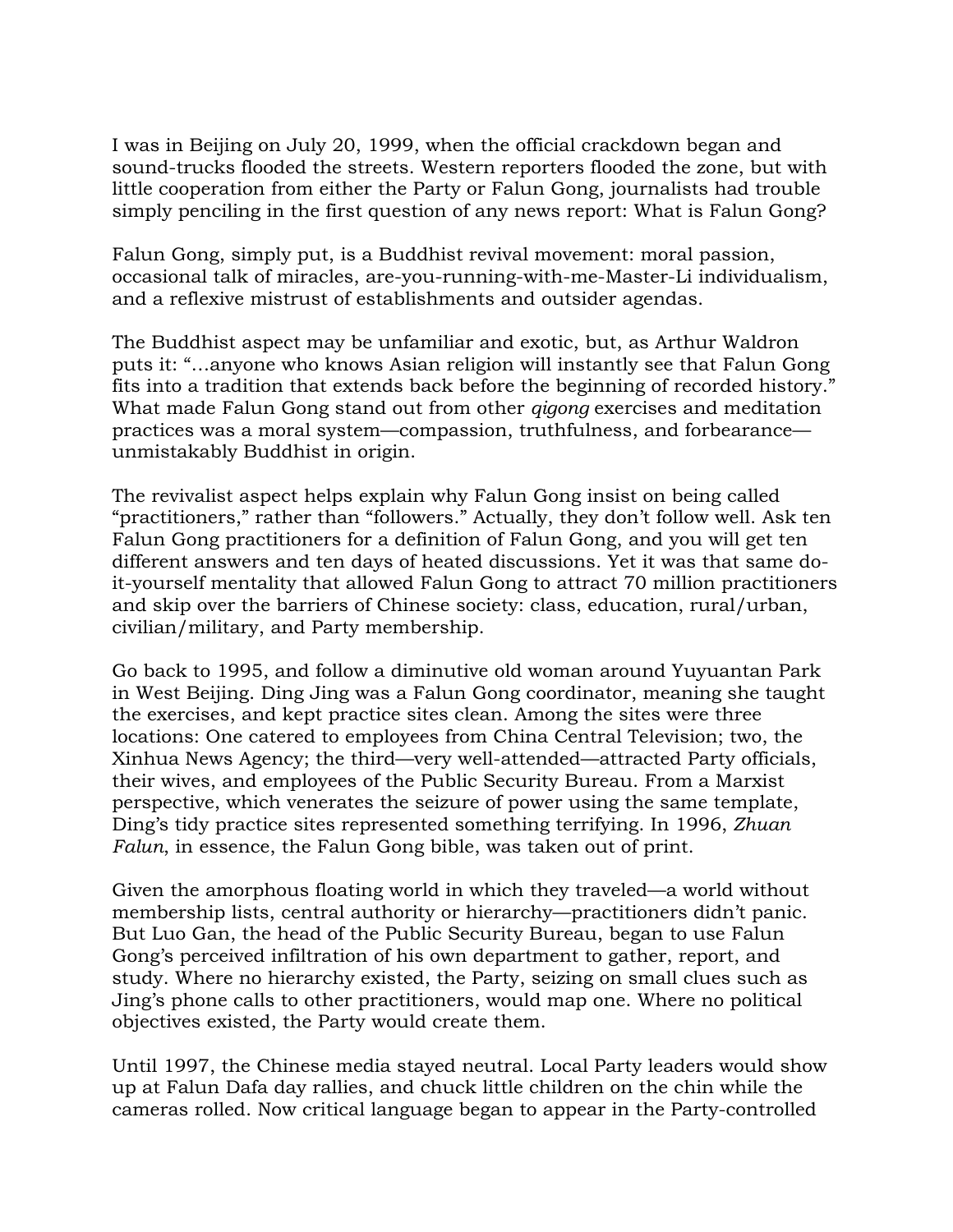media—flares in the night sky indicating that the Party was trying something out.

Falun Gong had a method to handle this. Show up en masse. Stay silent. Then stand around until someone talks to you. The technique smoothly reversed various negative reports—articles in 1997, a Beijing TV segment in 1998.

In Tianjin 1999, it failed. I've made my article "An Occurrence on Fuyou Street" available. Employing interviews from both sides, it tracks the events from Tianjin on April 22 to Beijing on April 25. Essentially, the demonstration was a set-up. From the portable surveillance cameras on Fuyou Street, to the armed military unit at the Forbidden City, it was a Party bait-and-switch to create momentum for a State-level crackdown.

A former district-level official, "Minister X," recalls that the Party's decision to eliminate Falun Gong circulated internally long before any public ban, and he was told to stop granting business licenses to practitioners. A Falun Gong source saw a similar communiqué at Qinghua University in 1998. A former official of the 6-10 office, the secret agency created to eliminate Falun Gong, noting the level of detail in practitioner files, believes that operations must have begun by 1998.

Without understanding the initial integration of Falun Gong into the Party, and the Party's initiative in starting the war—essentially creating the dilemma that threatens them today—one cannot understand the ineffectiveness of the Falun Gong response. Practitioners wanted to believe that it was a misunderstanding. So appearances at the petition office and signed letters were followed by mass detentions and the first deaths in custody.

Beginning in 2000, based on the safe house occupancy in Beijing, I estimate that well over 150,000 practitioners made their way to Tiananmen Square to protest over a year's time. Collectively, a remarkable number, but they trickled in at 500 to 1000 per day, and they stood up and unfurled their banners according to the dictates of their soul rather than any preconceived strategy.

Would a mass strategy have even been possible? I have provided another article, "Hacker Nation," on 6-10 surveillance:

Before 1999, Falun Gong practitioners hadn't systematically used the Internet as an organizing tool. But now that they were isolated, fragmented and searching for a way to organize and change government policy, they jumped online, employing code-words, avoiding specifics, communicating in short bursts. But like a cat listening to mice squeak in a pitch black house, the "Internet Spying" Section of the 6-10 office could find their exact location, having developed the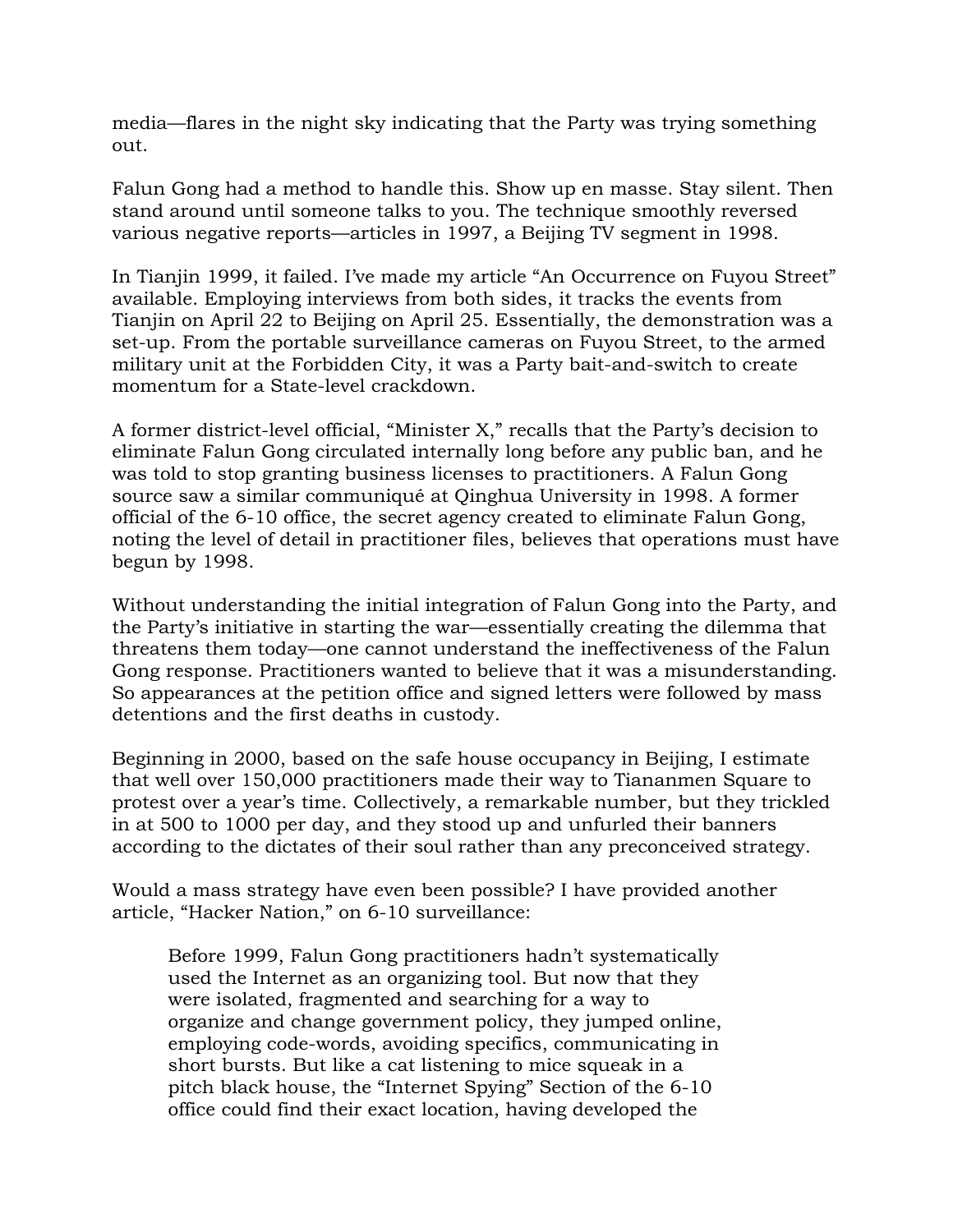ability to search and spy as a result of…a joint venture between the Shandong province public security bureau and Cisco Systems.

Following capture and initial interrogation under the 6-10 Office, the Laogai system then operated to break the will and "transform" the practitioner, culminating with a public renunciation of Falun Gong. But it was within the Laogai itself that the first effective resistance began.

Wang Yuzhi was a tough, successful Beijing businesswoman. When the crackdown started she transformed her office into a secret Falun Gong printing press. It was broken up, her assets were seized, Wang ran, and was eventually caught.

The low-ball casualty figure of over three thousand practitioners who have died by torture is reasonably well-documented. Some practitioners simply refused to renounce their belief; others hoped that overcrowded prisons might contribute to the end of the persecution. Others wanted to set an example to fellow inmates.

But Wang made it personal—so personal that some of the guards force-feeding her began wearing paper bag masks so she couldn't identify them. It became a chess game between the practitioner and the torturers. Both sides knew that Wang's screams of rage were legendary throughout the Laogai, with rumors seeping out to practitioners scattered throughout the world. Both sides knew that checkmate—actually killing Wang—would leave a pyrrhic victory for the state.

The underlying ambiguity of the Laogai position was expressed in the following local maneuver: Rather than writing up a report of transformation failure, or the euphemism "death by suicide," many labor camps and psychiatric centers would wait until the torture reached lethal levels, and then suddenly free the dying practitioner—especially after the so-called Tiananmen "self-immolation" and the Changchun television hijacking (and I welcome questions on those incidents).

But Wang Yuzhi lived. Considered terminal on release, she fled China, and went on to purchase printing presses for the *Epoch Times*. Today she will smile at you with her one good eye. This is the face of insurgency, and to such a face, the Party turned to a more permanent solution.

The final article that I have made available, "China's Gruesome Organ Harvest," documents a pattern of retail-organs-only physical examinations carried out throughout the Laogai system. I can find no rational medical explanation for the procedures, and I conclude that the commercial harvesting of Falun Gong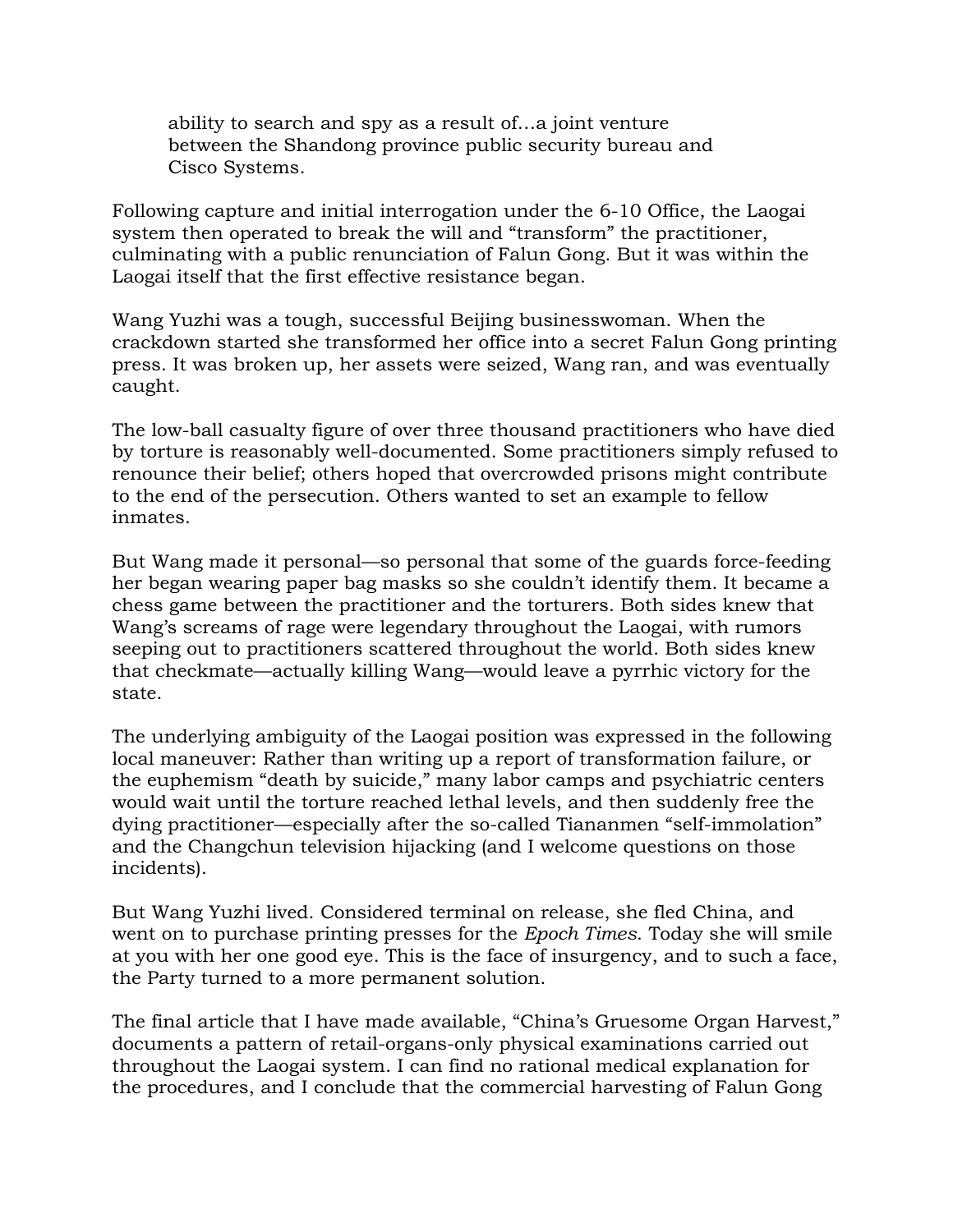is real. That finding has been confirmed by a Taiwanese surgeon who arranges transplants in China.

One addition: While the Bush Administration's consistent focus on House Christians may have had a Schindler's List effect, inhibiting widespread harvesting of Christians, members of one sect, Eastern Lightning, were examined for harvesting. According to interviews by my colleague Jaya Gibson, so were some Tibetan prisoners. Yet harvesting of political and religious prisoners probably began in Xinjiang. A Uyghur policeman witnessed preparation for a procedure in 1994, and I recently interviewed a Uyghur surgeon who, in 1995, was ordered to take his medical team into the outskirts of Urumqi and remove a prisoner's organs while the heart was still beating.

Perhaps harvesting began as a purely black-market operation. But ultimately prisoners who would not transform—the Wang Yuzhi types—became too dangerous to release. But the Party had an outlet, the organ tourists of Japan, Europe, and the United States.

Now the fact that China is the one currently pulling the reins up on Western organ tourism highlights Falun Gong's stunning lack of success in making its case in the US. For many in the Bush administration, it took one outburst from Wang Wenyi on the White House Lawn to establish that Falun Gong could not be reliable allies. For many Democrats, it took one Chinese-planted Wikipedia reference alleging Falun Gong was anti-gay to ward off sympathy (Falun Gong teachings on this point are essentially indistinguishable from traditional Christianity, Judaism, Islam, and Buddhism).

Practitioners in the West simultaneously watch two screens, a Western one and a Chinese one. But for them, China is always the default—and fear of the Party's manipulative abilities runs deep. Hence we see the definitional problems, the alienating public torture displays and Daoist demarcations of good and evil—again, aimed at the mainland.

But Falun Gong's tunnel vision created one unprecedented success. Along with the construction of the greatest dissident media apparatus in modern Chinese history, a small group of Falun Gong engineers based out of a North Carolina suburb devised an Internet-lifeline to transmit information in and out of China. Along the way, they facilitated the only unblocked Internet transmissions out of Iran during the aborted Green Revolution.

If the press is correct, the State Department is considering awarding these engineers (now known as the Global Internet Freedom Consortium), significant funding to do more. If my Falun Gong sources are correct, the Consortium is concerned about taking a sum too small to make a difference, in exchange for the inevitable Party propaganda point that they are US agents.